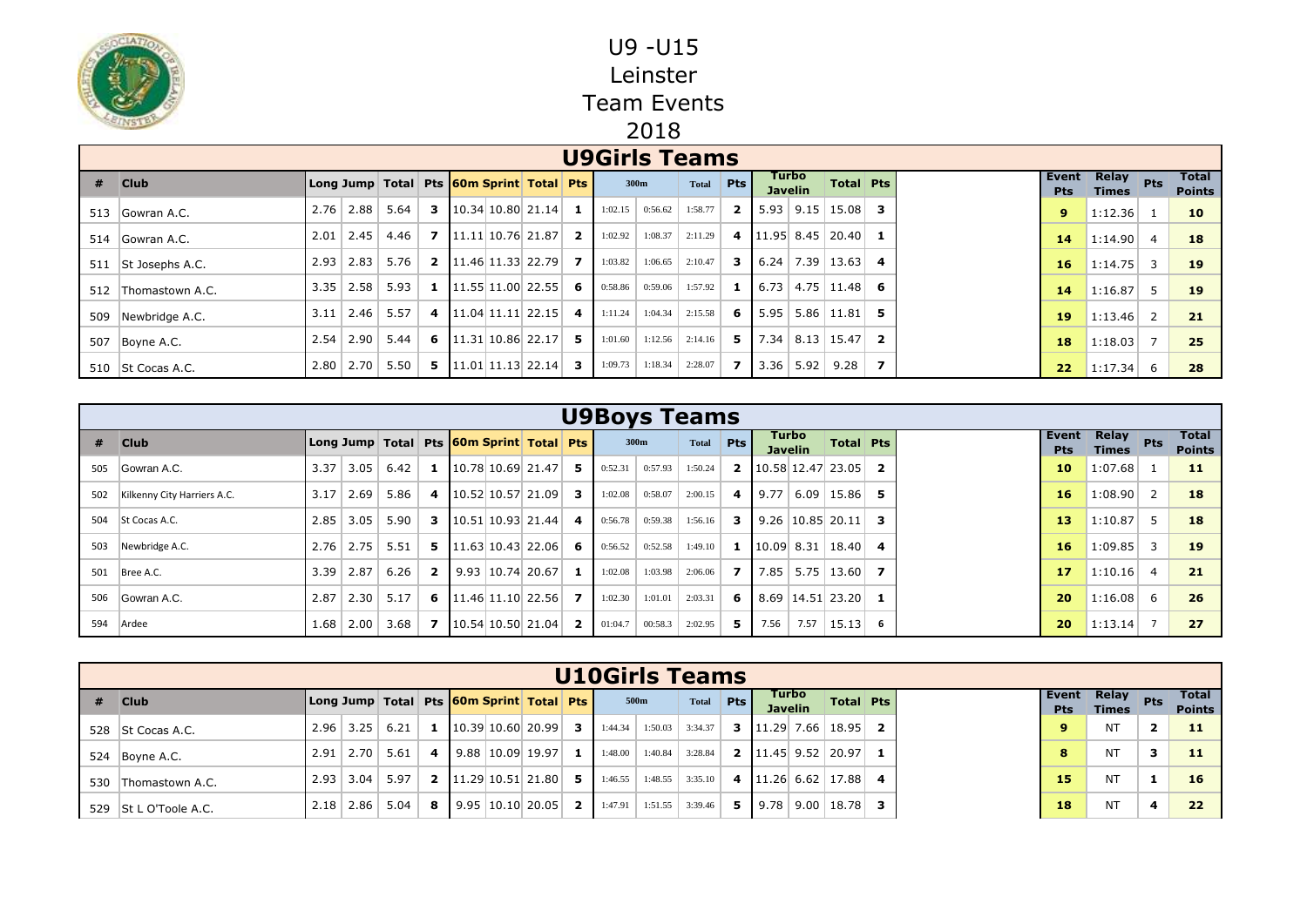

| 526 Newbridge A.C. |  | $2.80$   2.94   5.74 |  |                                                      | <b>3</b> $\vert 10.36 \vert 10.66 \vert 21.02 \vert$ <b>4</b> $\vert 1:47.18 \vert 1:52.73 \vert 3:39.91 \vert$ |         |                                   |  |                                             |  |
|--------------------|--|----------------------|--|------------------------------------------------------|-----------------------------------------------------------------------------------------------------------------|---------|-----------------------------------|--|---------------------------------------------|--|
| 527 St Abbans A.C. |  | $2.65$   2.69   5.34 |  | 6 $\left  12.07 \right  11.57$ 23.64 8               |                                                                                                                 |         | $1:46.95$   $1:40.40$   $3:27.35$ |  | <b>1</b>   9.48   7.37   16.85   5          |  |
| 508 Dunleer A.C.   |  | $3.03$   2.33   5.36 |  | <b>5</b> $\vert 11.55 \vert 10.29 \vert 21.84 \vert$ | 6 2:06.37                                                                                                       |         | $1:50.50$ 3:56.87                 |  | <b>8</b>   5.48   6.05   11.53   8          |  |
| 525 Celbridge A.C. |  | $2.64$   2.60   5.24 |  | $11.39$ 11.40 22.79                                  | <b>7</b> 1 2:04.31                                                                                              | 1:44.22 | 3:48.53                           |  | $\vert 6.36 \vert 7.42 \vert 13.78 \vert$ 7 |  |

|     |                   |      |                  |      |                |  |                                                    |     | <b>U10Boys Teams</b> |         |              |                |                                  |                                                     |                         |                     |                       |                |                               |
|-----|-------------------|------|------------------|------|----------------|--|----------------------------------------------------|-----|----------------------|---------|--------------|----------------|----------------------------------|-----------------------------------------------------|-------------------------|---------------------|-----------------------|----------------|-------------------------------|
|     | $#$ Club          |      |                  |      |                |  | Long Jump   Total   Pts   60m Sprint   Total   Pts |     |                      | 500m    | <b>Total</b> | <b>Pts</b>     | Turbo<br><b>Javelin</b>          | Total Pts                                           |                         | Event<br><b>Pts</b> | Relay<br><b>Times</b> | Pts            | <b>Total</b><br><b>Points</b> |
| 519 | Kilkenny City H   |      | $3.49$ 3.30      | 6.79 | $\mathbf{2}$   |  | $9.88$   9.67   19.55   2                          |     | 01:37.2              | 01:35.5 | 3:12.68      |                | 1 $\vert 10.50 \vert 7.52 \vert$ | $18.02$ 7                                           |                         | 12                  | 1:01.95               | -1             | 13                            |
| 520 | Newbridge A.C.    |      | $3.34$   2.95    | 6.29 |                |  | <b>5.5</b> 9.77 10.27 20.04 5                      |     | 1:41.69              | 1:42.46 | 3:24.15      |                |                                  | <b>2</b> $\left  18.46 \right  12.77$ 31.23         |                         | 14                  | 1:04.89               | 4              | 17.5                          |
|     | 516   Bree A.C.   | 3.25 | 3.58             | 6.83 | 1              |  | $9.53$   9.97   19.50   1                          |     | 1:48.64              | 1:41.25 | 3:29.89      | 8              |                                  | $9.71$   13.36   23.07                              | 3                       | 13                  | 1:05.50               | 5              | 18                            |
|     | 523 Kildare A.C.  |      | $3.42 \mid 3.29$ | 6.71 | 3              |  | 9.26   10.46   19.72                               | - 3 | 1:43.29              | 1:42.06 | 3:25.35      |                |                                  | <b>5</b> 12.34 10.18 22.52 <b>5</b>                 |                         | 16                  | 1:06.95               | $\overline{ }$ | 23                            |
|     | 517 Dunleer A.C.  | 3.00 | 3.27             | 6.27 | $\overline{ }$ |  | $9.96 \mid 10.45 \mid 20.41 \mid$                  | -6  | 1:38.49              | 1:46.48 | 3:24.97      | 4 <sup>1</sup> |                                  | $9.04$   11.65   20.69                              | - 6                     | 23                  | 1:04.83               | $\overline{2}$ | 25                            |
|     | 522 Suncroft A.C. | 3.05 | 3.33             | 6.38 | 4              |  | $\vert 10.50 \vert 10.53 \vert 21.03 \vert$ 8      |     | 1:42.46              | 1:42.06 | 3:24.52      |                |                                  | <b>3</b> $\vert 15.76 \vert 7.05 \vert 22.81 \vert$ | $\overline{\mathbf{4}}$ | 19                  | 1:06.04               | 6              | 25                            |
|     | 518 Gowran A.C.   | 3.11 | 3.06             | 6.17 | 8              |  | $9.99$   10.45   20.44   7                         |     | 1:39.39              | 1:48.97 | 3:28.36      |                |                                  | 6 $\vert$ 15.42 12.39 27.81                         | $\overline{\mathbf{2}}$ | 23                  | 1:04.85               | 3              | 26                            |
| 521 | St Abbans A.C.    | 3.20 | 3.09             | 6.29 |                |  | 5.5 $10.72$ 10.50 21.22                            | - 9 | 1:51.94              | 1:37.22 | 3:29.16      | <b>7</b> I     |                                  | $8.42$   9.41   17.83                               | -8                      | 30                  | <b>DNS</b>            | 9              | 38.5                          |
|     | 515 Boyne A.C.    | 2.83 | 3.06             | 5.89 | 9              |  | $9.74 \mid 10.00 \mid 19.74 \mid$ 4                |     | 1:41.06              | 2:01.44 | 3:42.50      | 9 <sup>1</sup> |                                  | 7.31   10.46   17.77                                | 9                       | 31                  | 1:07.09               | 8              | 39                            |

|     |                   |      |               |                                                    |                |             |                                             |                |                   | <b>U11Girls Teams</b> |           |                |      |                         |                                     |  |                     |                              |                |                               |
|-----|-------------------|------|---------------|----------------------------------------------------|----------------|-------------|---------------------------------------------|----------------|-------------------|-----------------------|-----------|----------------|------|-------------------------|-------------------------------------|--|---------------------|------------------------------|----------------|-------------------------------|
|     | $#$ Club          |      |               | Long Jump   Total   Pts   60m Sprint   Total   Pts |                |             |                                             |                |                   | 600m                  | Total Pts |                |      | Turbo<br><b>Javelin</b> | <b>Total Pts</b>                    |  | Event<br><b>Pts</b> | <b>Relay</b><br><b>Times</b> | Pts            | <b>Total</b><br><b>Points</b> |
| 542 | St Cocas A.C.     |      | $3.90$   3.74 | 7.64                                               |                |             | $\vert 9.86 \vert 9.46 \vert 19.32 \vert 1$ |                | $2:04.96$ 2:04.43 |                       | 4:09.39   |                |      |                         | <b>2</b>   11.80   6.59   18.39   6 |  | 10                  | 1:03.12                      | $\overline{2}$ | $12 \overline{ }$             |
| 537 | Bree A.C.         |      | $3.76$   3.71 | 7.47                                               | $\overline{2}$ |             | $9.90$   9.71   19.61   3                   |                | 2:05.70           | 2:06.85               | 4:12.55   | 3              | 8.84 |                         | $9.74$ 18.58 5                      |  | 13                  | 1:02.53                      | -1             | 14                            |
| 540 | Gowran A.C.       |      | $3.26$   3.43 | 6.69                                               | 5.             | $9.90$ 9.91 | $19.81$ 4                                   |                |                   | $2:10.68$ 2:11.40     | 4:22.08   |                |      |                         | <b>5</b> $\vert$ 13.44 15.04 28.48  |  | 15                  | 1:05.20                      | 4              | 19                            |
| 541 | Newbridge A.C.    |      | $3.56$   3.36 | 6.92                                               | 3              |             | $\vert 9.55 \vert 9.90 \vert 19.45 \vert$ 2 |                |                   | $2:12.45$ 2:16.99     | 4:29.44   | $\overline{7}$ |      |                         | $6.99$   5.75   12.74   9           |  | 21                  | 1:05.05                      | 3              | 24                            |
|     | 536 Boyne A.C.    | 2.18 | 2.94          | 5.12                                               |                |             | <b>10</b> 9.48 10.40 19.88 5                |                | 2:10.05           | 1:56.64               | 4:06.69   | 1              | 7.21 |                         | $6.46$   13.67   8                  |  | 24                  | 1:06.51                      | 6              | 30                            |
| 544 | St L O'Toole A.C. | 3.29 | 3.50          | 6.79                                               | 4              |             | $10.31$ 9.78 20.09                          | $\overline{z}$ | 2:15.01           | 2:17.27               | 4:32.28   | 8              | 8.13 | 8.69                    | 16.82                               |  | 26                  | 1:06.21                      | 5              | 31                            |
| 538 | Celbridge A.C.    |      | $3.00$   3.30 | 6.30                                               | $\mathbf{z}$   |             | $10.77$ 10.92 21.69 9                       |                | 2:16.64           | 2:05.41               | 4:22.05   | 4              |      |                         | $10.97$ 10.93 21.90 3               |  | 23                  | 1:09.45                      | 10             | 33                            |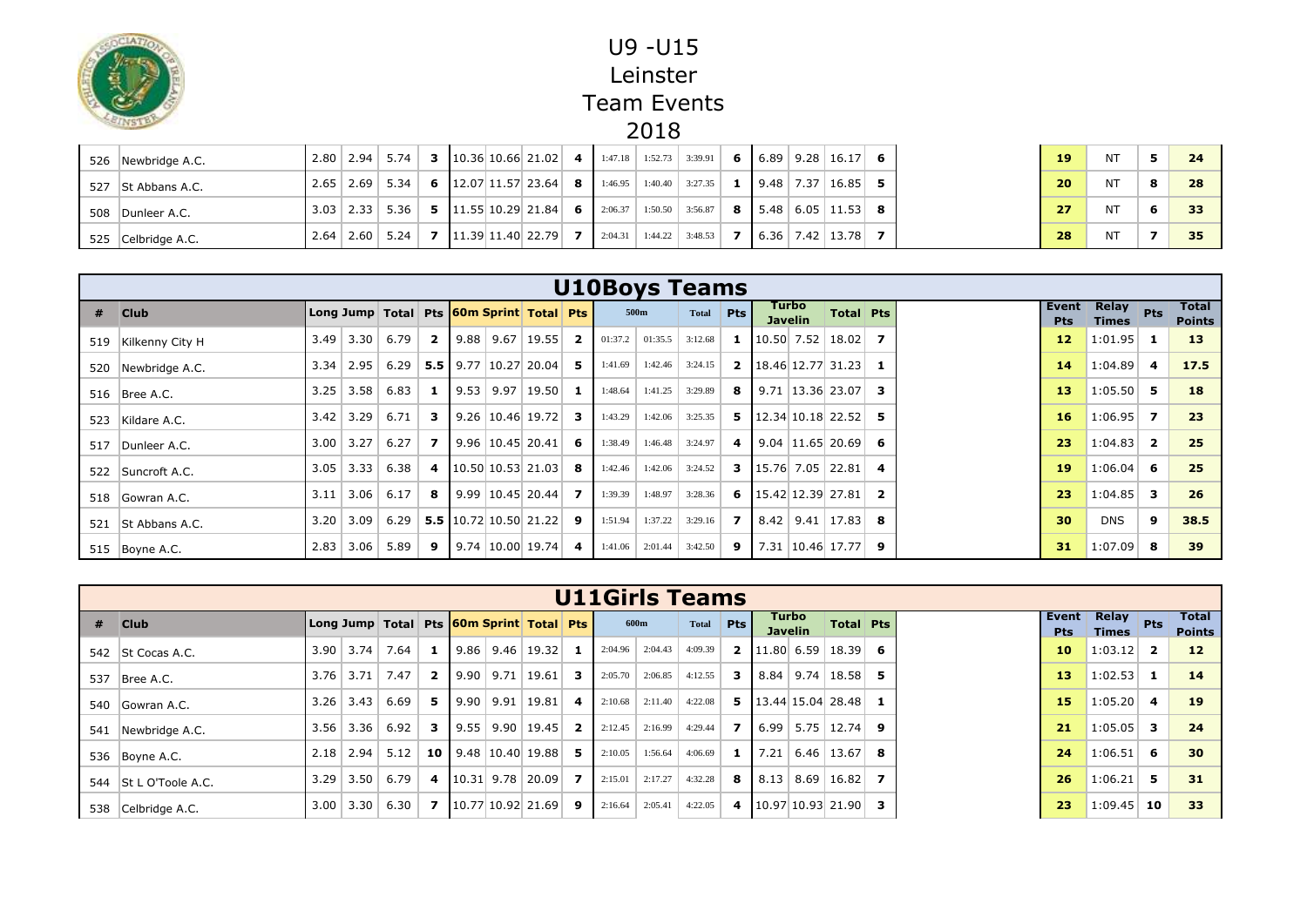

| 592 Blackrock (Louth) |  |  |  |  |  | $\mid$ 2.88   2.72   5.60   9   9.68   10.28   19.96   6   2:21.03   2:16.26   4:37.29   10   15.06   9.20   24.26   2                                    |  |  |  | 27              | 1:07.85     |  |
|-----------------------|--|--|--|--|--|-----------------------------------------------------------------------------------------------------------------------------------------------------------|--|--|--|-----------------|-------------|--|
| 543 St Josephs A.C.   |  |  |  |  |  | $\vert$ 3.34 $\vert$ 2.86 $\vert$ 6.20 $\vert$ 8 $\vert$ 10.01 10.64 20.65 8 $\vert$ 2.06.19 $\vert$ 2:17.23 $\vert$ 4:23.42 6 $\vert$ 10.66 9.07 19.73 4 |  |  |  | 26              | $1:09.31$ 9 |  |
| 591 St Peter A.C.     |  |  |  |  |  | 2.92   3.66   6.58   6   11.17 10.53 21.70   10   2:13.81   2:21.00   4:34.81   9   6.69   5.54   12.23   10                                              |  |  |  | 35 <sub>1</sub> | $1:09.22$ 8 |  |

|     |                       |      |               |                                                    |                         |  |                                  |                |         | <b>U11Boys Teams</b> |         |            |                         |                                            |  |                     |                              |                |                               |
|-----|-----------------------|------|---------------|----------------------------------------------------|-------------------------|--|----------------------------------|----------------|---------|----------------------|---------|------------|-------------------------|--------------------------------------------|--|---------------------|------------------------------|----------------|-------------------------------|
| #   | <b>Club</b>           |      |               | Long Jump   Total   Pts   60m Sprint   Total   Pts |                         |  |                                  |                |         | 600m                 | Total   | <b>Pts</b> | Turbo<br><b>Javelin</b> | <b>Total Pts</b>                           |  | Event<br><b>Pts</b> | <b>Relay</b><br><b>Times</b> | <b>Pts</b>     | <b>Total</b><br><b>Points</b> |
|     | 531 Boyne A.C.        |      | $3.76$   3.68 | 7.44                                               |                         |  | $9.52$   9.04   18.56            | 2 <sup>1</sup> | 1:52.18 | 1:55.01              | 3:47.19 | -1         |                         | $12.83$ 20.19 33.02 3                      |  |                     | 58.81                        |                |                               |
|     | 532 Gowran A.C.       | 3.48 | 3.48          | 6.96                                               | $\overline{2}$          |  | $9.35$   9.36   18.71            | 3 I            |         | $2:00.26$ 2:01.54    | 4:01.80 |            |                         | <b>2</b> $\mid$ 19.00 16.43 35.43 <b>2</b> |  | 9                   | 61.52                        | $\overline{2}$ | 11                            |
| 533 | Newbridge A.C.        | 3.87 | 3.39          | 7.26                                               | 3                       |  | $9.61 \mid 8.84 \mid 18.45 \mid$ | 1 <sup>1</sup> |         | $2:00.99$ 2:06.84    | 4:07.83 |            |                         | <b>3</b> 11.50 14.46 25.96 4               |  | 11                  | 63.31                        | $\overline{a}$ | 15                            |
|     | 535 Suncroft A.C.     | 3.21 | 3.48          | 6.69                                               | 5.                      |  | $9.98$   9.54   19.52            | 4 I            |         | $2:05.53$ 2:10.15    | 4:15.68 |            |                         | 4 24.41 24.20 48.61 1                      |  | 14                  | 62.66                        | 3              | 17                            |
|     | 534 St L O'Toole A.C. |      |               | $3.46$ 3.46 6.92                                   | $\overline{\mathbf{4}}$ |  | $9.91$   9.88   19.79            | 51             |         | $2:12.08$ 2:12.10    | 4:24.18 | 5.         |                         | $8.65$   9.25   17.90   5                  |  | 19                  | 67.71                        | 5              | 24                            |

|     |                                 |      |      |                  |              |  |                                                    |                         | <b>U12Girls Teams</b> |         |              |                         |                 |      |                                   |                |            |                       |      |              |                            |                       |                         |                        |
|-----|---------------------------------|------|------|------------------|--------------|--|----------------------------------------------------|-------------------------|-----------------------|---------|--------------|-------------------------|-----------------|------|-----------------------------------|----------------|------------|-----------------------|------|--------------|----------------------------|-----------------------|-------------------------|------------------------|
| #   | <b>Club</b>                     |      |      |                  |              |  | Long Jump   Total   Pts   60m Sprint   Total   Pts |                         |                       | 600m    | <b>Total</b> |                         | <b>Pts Shot</b> |      | Put Total Pts High Jump Total Pts |                |            |                       |      |              | <b>Event</b><br><b>Pts</b> | Relay<br><b>Times</b> | Pts                     | Total<br><b>Points</b> |
|     | 554 St L O'Toole A.C.           | 3.73 | 3.82 | 7.55             | $\mathbf{2}$ |  | $9.20$   9.64   18.84   2                          |                         |                       |         |              |                         | 6.16            | 6.79 | 12.95                             |                |            | $1.40 \mid 1.25 \mid$ | 2.65 |              | 6                          | 58.64                 |                         |                        |
|     | 552 Kilkenny City Harriers A.C. | 3.83 | 3.80 | 7.63             |              |  | <b>1</b> $\vert$ 10.05 9.61   19.66   <b>3</b>     |                         | 1:55.27               | 2:07.82 | 4:03.09      | $\overline{2}$          |                 |      |                                   |                | 1.16       | 1.31                  | 2.47 | $\mathbf{2}$ | 8                          | 60.67                 | 3                       | 11                     |
| 567 | Naas A.C.                       |      |      | $3.86$ 3.46 7.32 |              |  | <b>3</b>   9.41   9.35   18.76   1                 |                         | 1:57.04               | 2:12.33 | 4:09.37      | 3.                      |                 |      |                                   |                | 1.22       | 1.19                  | 2.41 | 4            | 11                         | 59.95                 | $\mathbf{2}$            | <b>13</b>              |
|     | 555 St Senans A.C.              | 3.03 | 2.06 | 5.09             |              |  | <b>5</b> $\vert$ 10.32 11.34 21.66 <b>5</b>        |                         | 1:55.76               | 2:03.95 | 3:59.71      |                         |                 |      | <b>1</b>   5.16   3.60   8.76     | $\overline{2}$ |            |                       |      |              | 13                         | 66.14                 | $\overline{\mathbf{4}}$ | 17                     |
|     | 553 St Abbans A.C.              | 2.84 | 2.89 | 5.73             | 4            |  | $9.96 \mid 10.91 \mid 20.87 \mid$                  | $\overline{\mathbf{A}}$ | 2:11.36               | 2:12.24 | 4:23.60      | $\overline{\mathbf{4}}$ |                 |      |                                   |                | $1.19$   1 | 1.25                  | 2.44 |              | 15                         | 67.43                 | 5.                      | 20                     |

|     |                             |      |                  |             |                         |  |                                                    |         | <b>U12Boys Teams</b> |              |                |      |                                            |                      |      |      |                |                     |                              |              |                        |
|-----|-----------------------------|------|------------------|-------------|-------------------------|--|----------------------------------------------------|---------|----------------------|--------------|----------------|------|--------------------------------------------|----------------------|------|------|----------------|---------------------|------------------------------|--------------|------------------------|
|     | <b>Club</b>                 |      |                  |             |                         |  | Long Jump   Total   Pts   60m Sprint   Total   Pts |         | 600m                 | <b>Total</b> |                |      | Pts Shot Put Total Pts High Jump Total Pts |                      |      |      |                | Event<br><b>Pts</b> | <b>Relay</b><br><b>Times</b> | <b>Pts</b>   | Total<br><b>Points</b> |
| 547 | Gowran A.C.                 | 3.48 |                  | $3.88$ 7.36 |                         |  | <b>2</b>   9.08   9.13   18.21   1                 |         |                      |              |                | 7.78 | 7.67   15.45                               | $1 \mid 1.10 \mid 1$ | 1.15 | 2.25 | $\overline{2}$ | 6                   | 58.46                        | $\mathbf{2}$ |                        |
|     | 549 St Cocas A.C.           |      | $4.40 \mid 3.47$ | 7.87        | $\mathbf{1}$            |  | $8.88$   9.34   18.22   2                          | 1:53.69 | 1:53.91              | 3:47.60      |                |      | <b>2</b>   5.93   6.12   12.05   <b>2</b>  |                      |      |      |                |                     | 59.28                        | 3            | 10                     |
| 548 | Kilkenny City Harriers A.C. |      | $4.06$   2.79    | 6.85        | $\overline{\mathbf{A}}$ |  | $8.83 \mid 9.59 \mid 18.42 \mid$ 3                 | 1:53.40 | 2:12.11              | 4:05.51      | 5.             |      |                                            | $1.33 \perp$         | 1.15 | 2.48 |                | 13                  | 58.43                        | 1            | 14                     |
|     | 545 Boyne A.C.              | 3.65 | 3.47             | 7.12        | 3                       |  | $\vert 9.69 \vert 9.34 \vert 19.03 \vert 4$        | 1:47.48 | 1:55.70              | 3:43.18      | 1 <sup>1</sup> |      | $6.69$   5.35   12.04   3                  |                      |      |      |                | 11                  | 59.74                        | 4            |                        |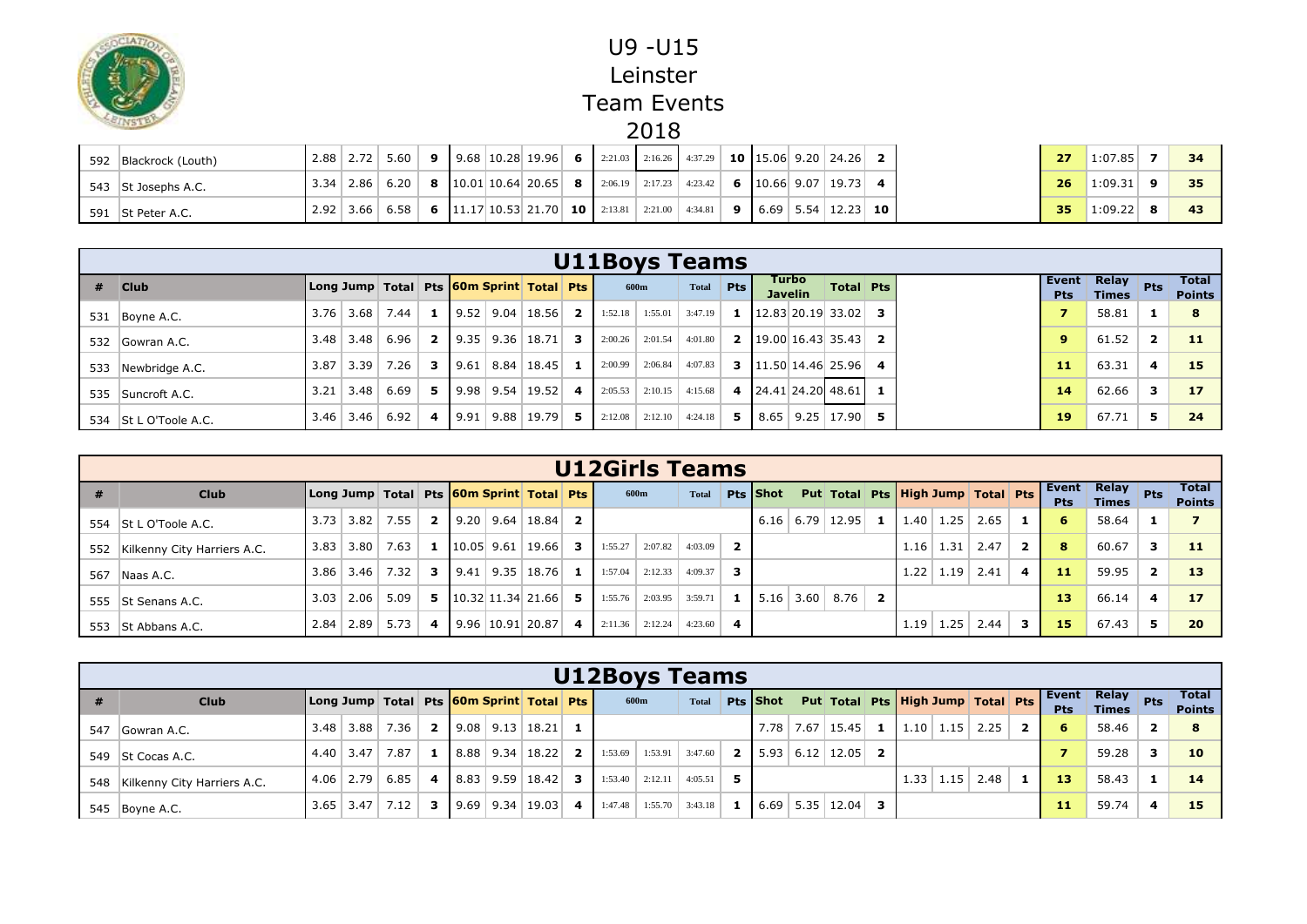

|     | 550 St Cocas A.C. | $3.74$   2.92 |      | 6.66          |  | $9.16 \mid 10.21 \mid 19.37 \mid$            |    | 1:53.92 | 2:01.59 | 3:55.51 | 4.86 | 4.06                  | 8.92 |  | 18              | 60.83 | $-1$ |
|-----|-------------------|---------------|------|---------------|--|----------------------------------------------|----|---------|---------|---------|------|-----------------------|------|--|-----------------|-------|------|
| 546 | Celbridge A.C.    | 3.03          | 3.28 | $-21$<br>0.31 |  | 6 $\vert 10.54 \vert 9.66 \vert 20.20 \vert$ | 61 | 1:54.47 | 1:55.05 | 3:49.52 |      | $2.96 \mid 5.54 \mid$ | 8.50 |  | 20 <sub>1</sub> | 63.65 | 26   |

|   |                                 |                       |                                        |                         |                                              |                | <b>U13Girls Teams</b> |         |              |                |      |                 |                                                  |                         |      |                       |      |                |                     |                              |                |                               |
|---|---------------------------------|-----------------------|----------------------------------------|-------------------------|----------------------------------------------|----------------|-----------------------|---------|--------------|----------------|------|-----------------|--------------------------------------------------|-------------------------|------|-----------------------|------|----------------|---------------------|------------------------------|----------------|-------------------------------|
| # | <b>Club</b>                     | 200m<br><b>Sprint</b> |                                        |                         | Total Pts 60m Sprint Total Pts               |                |                       | 600m    | <b>Total</b> | <b>Pts</b>     |      |                 | Shot Put   Total   Pts   High Jump   Total   Pts |                         |      |                       |      |                | Event<br><b>Pts</b> | <b>Relay</b><br><b>Times</b> | Pts            | <b>Total</b><br><b>Points</b> |
|   | 572   St L O'Toole A.C.         |                       | 28.96 29.81 58.77                      | 1                       | $12.22$ 10.12 22.34                          | 1              |                       |         |              |                |      |                 | $9.15$   7.92   17.07                            | -1                      |      | $1.30 \mid 1.10 \mid$ | 2.40 | 5              | 8                   | 57.33                        | -1             | 9                             |
|   | 566 Greystones & District A.C.  |                       | 30.69 30.49 61.18                      | 4                       | $11.12$ 13.31 24.43                          | 4              | 2:05.89               | 2:06.06 | 4:11.95      | 5.             |      |                 |                                                  |                         | 1.25 | 1.35                  | 2.60 | $\overline{2}$ | 15                  | 58.22                        | $\overline{2}$ | 17                            |
|   | 562   Bree A.C.                 |                       | 29.25 31.83 61.08                      | -3                      | $10.64$ 11.92 22.56                          | $\overline{2}$ |                       |         |              |                |      |                 | $6.98$ 6.10 13.08                                | -3                      |      | $0.95$   1.15         | 2.10 | 10             | 18                  | 58.34                        | 3              | 21                            |
|   | 569   St Cocas A.C.             |                       | 30.18 30.46 60.64                      | $\overline{\mathbf{2}}$ |                                              |                | 2:06.54               | 2:04.12 | 4:10.66      | 4              | 6.74 |                 | $4.33$   11.07                                   | 5                       |      | $1.15$ 1.10           | 2.25 | 7              | 18                  | 58.51                        | $\overline{4}$ | 22                            |
|   | 574 St Senans A.C.              |                       | 30.73 32.51 63.24                      | 5                       | $12.60$ 12.90 25.50                          | 6              | 2:02.43               | 2:00.08 | 4:02.51      | $\overline{2}$ |      |                 |                                                  |                         | 1.05 | 1.25                  | 2.30 | 6              | <b>19</b>           | 60.20                        | 5              | 24                            |
|   | 575   Eire Og Corra Choill A.C. |                       | 32.98 35.78 68.76 9                    |                         |                                              |                | 2:01.05               | 2:23.66 | 4:24.71      | 8              | 7.74 |                 | $7.74$   15.48   2                               |                         |      | $1.38$ 1.30           | 2.68 | -1             | 20                  | 60.86                        | 6              | 26                            |
|   | 573 St Peters A.C.              |                       | 33.03 35.91 68.94                      |                         | 10 $\left  11.96 \right  12.15$ 24.11        | 3              | 2:08.75               | 2:05.47 | 4:14.22      | 6              |      |                 |                                                  |                         | 1.30 | 1.25                  | 2.55 | 3              | 22                  | 61.09                        | 8              | 30                            |
|   | 565 Dunleer A.C.                |                       | $32.80$ 32.25 65.05 6                  |                         |                                              |                | 2:02.22               | 1:57.55 | 3:59.77      | -1             |      | $4.35$ 3.97     | 8.32                                             | $\overline{\mathbf{z}}$ |      | $1.05$ 1.15           | 2.20 | 8.5            | 23                  | 61.68                        | 9              | 31.5                          |
|   | 571 St Josephs A.C.             |                       | 34.54 32.89 67.43                      | 7                       | 13.54 12.03 25.57                            | $\mathbf{z}$   | 2:05.89               | 1:58.86 | 4:04.75      | 3              |      |                 |                                                  |                         | 1.20 | 1.00                  | 2.20 | 8.5            | 26                  | 61.07                        | $\mathbf{z}$   | 32.5                          |
|   | 568   St Abbans A.C.            |                       | 37.44 36.72 74.16                      |                         | <b>13</b> $\left  13.14 \right  12.34$ 25.48 | 5.             |                       |         |              |                |      |                 | $5.05$   7.45   12.50                            | -4                      |      | $1.10$   1.38         | 2.48 | 4              | 26                  | 61.99                        | 10             | 36                            |
|   | 563 Celbridge A.C.              |                       | 32.99 34.89 67.88                      | - 8                     | 12.95 12.71 25.66                            | 8              | 2:00.09               | 2:25.63 | 4:25.72      | 9              |      | $3.66$   $3.09$ | 6.75                                             | 9                       |      |                       |      |                | 34                  | 62.56                        | 11             | 45                            |
|   | 564 Celbridge A.C.              |                       | 35.89 35.80 71.69 12 13.32 13.64 26.96 |                         |                                              | 9              | 2:02.47               | 2:18.59 | 4:21.06      | $\mathbf{z}$   | 3.63 | 4.44            | 8.07                                             | 8                       |      |                       |      |                | 36                  | 66.02                        | 12             | 48                            |
|   | 593   St Senans A.C.            |                       | 36.27 33.05 69.32 11                   |                         |                                              |                | 2:14.48               | 2:13.83 | 4:28.31      | 10 I           | 5.05 |                 | $5.83$   10.88                                   | -6                      |      | $0.95 \mid 0.95 \mid$ | 1.90 | -11            | 38                  | 68.74                        | 13             | 51                            |

|     | <b>U13Boys Teams</b>       |  |                       |                     |                         |  |                                |                                                              |                |         |         |         |     |               |      |                                           |    |                                                  |                         |      |                |                       |                              |                         |                        |
|-----|----------------------------|--|-----------------------|---------------------|-------------------------|--|--------------------------------|--------------------------------------------------------------|----------------|---------|---------|---------|-----|---------------|------|-------------------------------------------|----|--------------------------------------------------|-------------------------|------|----------------|-----------------------|------------------------------|-------------------------|------------------------|
|     | <b>Club</b>                |  | 200m<br><b>Sprint</b> |                     |                         |  | Total Pts 60m Sprint Total Pts |                                                              |                | 600m    |         | Total   | Pts |               |      |                                           |    | Shot Put   Total   Pts   High Jump   Total   Pts |                         |      |                | Event  <br><b>Pts</b> | <b>Relay</b><br><b>Times</b> | Pts                     | Total<br><b>Points</b> |
|     | 556 Boyne A.C.             |  |                       | 29.52 28.91 58.43   |                         |  |                                | <b>1</b> $\mid$ 10.48 12.40 22.88                            |                | 1:43.04 | 1:53.33 | 3:36.37 |     |               |      | <b>1</b>   9.98   6.50   16.48   1        |    |                                                  |                         |      |                | 4                     | 60.26                        | 5                       |                        |
| 557 | Greystones & District A.C. |  |                       | 29.59 29.73 59.32   | $\mathbf{z}$            |  |                                |                                                              |                | 1:42.69 | 1:58.61 | 3:41.30 |     |               |      | 4   8.69   7.54   16.23   2   1.25   1.20 |    |                                                  |                         | 2.45 | $\overline{2}$ | 10                    | 56.14                        | $\overline{2}$          | 12                     |
|     | 561 St Senans A.C.         |  |                       | $28.99$ 34.45 63.44 | $\overline{\mathbf{4}}$ |  |                                |                                                              |                | 1:49.01 | 1:53.58 | 3:42.59 | 5 I |               |      | $7.67$   7.77   15.44                     |    | 3   1.25                                         | $\pm 1.30^{\mathrm{T}}$ | 2.55 |                | 13                    | 55.54                        | 1                       | 14                     |
|     | 559   Naas A.C.            |  |                       | 30.51 31.69 62.20   |                         |  |                                | <b>3</b> $\left  \frac{12.24}{12.44} \right $ 24.68 <b>3</b> |                | 1:42.93 | 1:56.03 | 3:38.96 |     | 2   6.59      | 6.01 | $12.60$ 4                                 |    |                                                  |                         |      |                | 12                    | 60.25                        | $\overline{\mathbf{4}}$ | 16                     |
| 558 | Greystones & District A.C. |  |                       | 34.87 29.52 64.39   |                         |  |                                | <b>5</b> $\vert$ 12.19 12.25 24.44                           | $\overline{2}$ | 1:41.65 | 1:57.74 | 3:39.39 |     | 3 $0.00$ 5.26 |      | 5.26                                      | -6 |                                                  |                         |      |                | 16                    | 63.46                        | 6                       | 22                     |